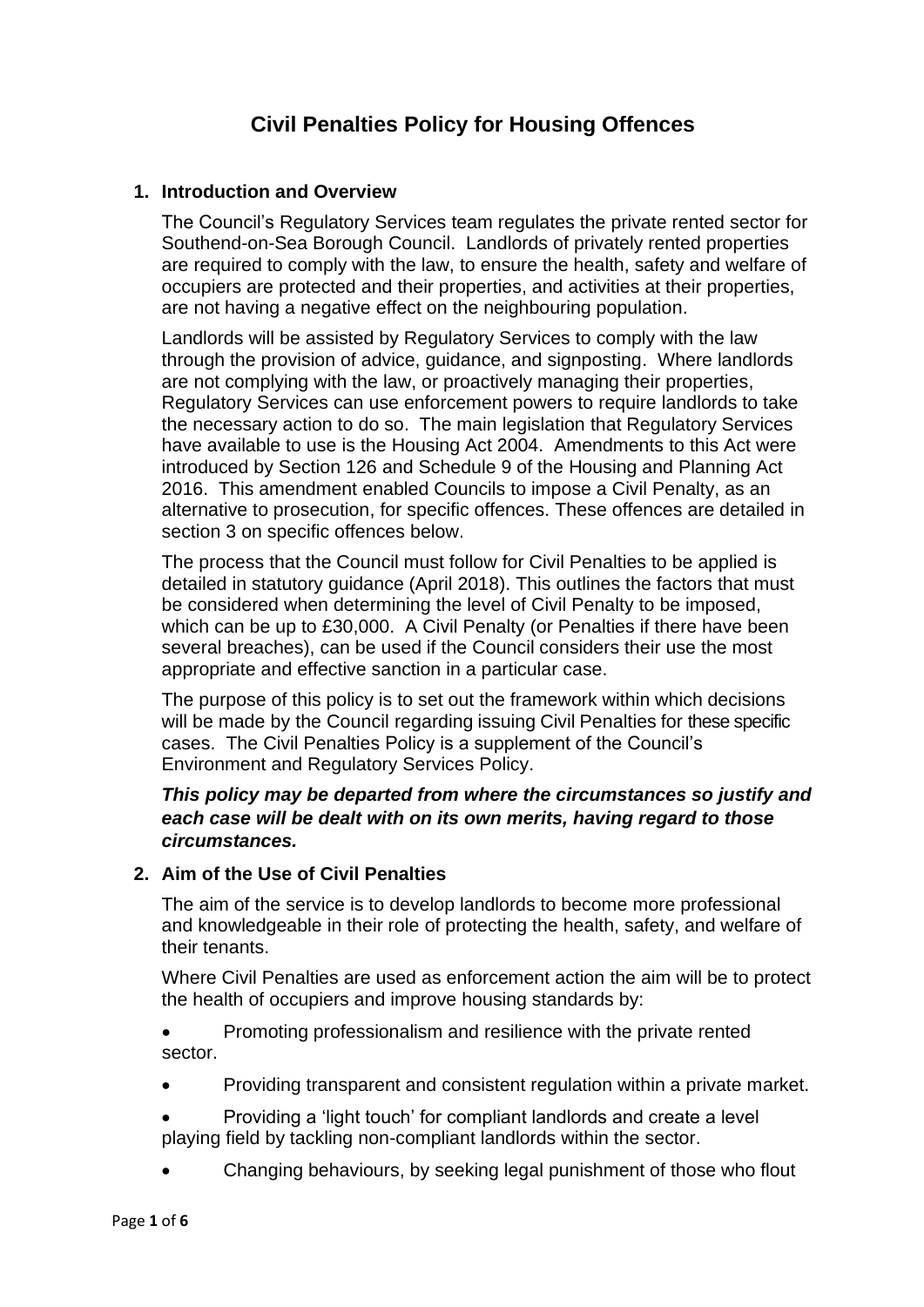the law.

• Eliminating financial gain or benefit from non-compliance.

The statutory guidance is clear that the intention of a Civil Penalty is to act as a deterrent. The Council will apply Civil Penalties to ensure that landlords (as defined by the Housing Act 2004 as the owner, person having control or the licence holder) and HMO managers do not benefit from their failure to comply with the relevant legislation.

# **3. Specific offences where a Civil Penalty can be used**

Civil Penalties can only be used as alternative to prosecution for the following specific offences:

• Section 30 - failure to comply with an improvement notice

• Section 72 – mandatory licensing of houses in multiple occupation (HMO)

• Section 95 – licensing under Part 3 of the Housing Act 2004 (Selective Licensing)

- Section 139 failure to comply with an overcrowding notice
- Section 234 breach of management regulations in respect of HMO.

# **4. Determination of Level of Civil Penalty to be applied.**

The statutory guidance details the factors that must be considered when determining the level of Civil Penalty to be applied. The Council has developed a matrix (Appendix 1) from this guidance having considered the following:

- Level of culpability
- Level of harm
- Severity of the offence
- Aggravating factors
- Mitigating factors
- Penalty to be fair and reasonable
- Penalty to be a deterrent and remove the gain derived through the failure to comply
- Landlord's income (as appropriate)
- Financial gain from failure to comply.

Determination of the level of Civil Penalty to be applied will be on a case-bycase basis and have regard to the Environment and Regulatory Services Enforcement Policy, local circumstances, and the relevant statutory guidance.

Each of the rows in the matrix considers the factors set out in the guidance. At the end of every row the officer will have to justify the most appropriate score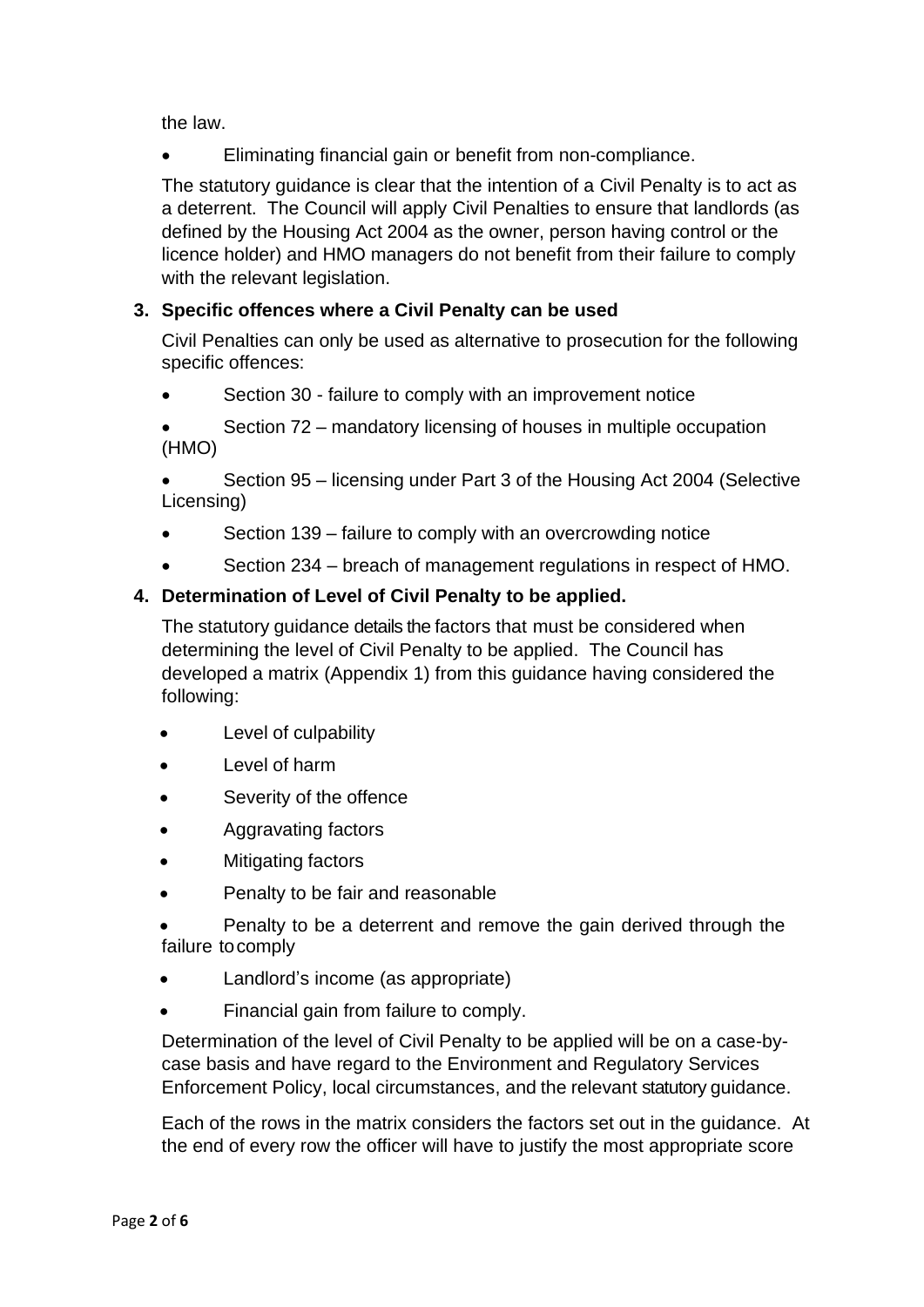chosen based on evidence in each case. The final total of the scores from each of the 4 rows determines the actual fee to be applied.

Officers using the matrix will at no point be setting the Penalty amount themselves as it is calculated by the matrix, dependent on their assessment and scores in each of the 4 rows.

The fee to be applied from the total calculated in the matrix is detailed in the table below.

| <b>Score Range</b> | Fee    |
|--------------------|--------|
| $1 - 5$            | £1,000 |
| $6 - 10$           | £2,500 |
| $11 - 15$          | £5,000 |
| $16 - 20$          | £7,500 |
| $21 - 30$          | 10,000 |
| $31 - 40$          | 15,000 |
| $41 - 60$          | 20,000 |
| $61 - 80$          | 25,000 |
| $81 - 100$         | 30,000 |

For example, a matrix total of 17 would result in a Penalty of £7,500, a score of 55 would result in a Penalty of £20,000 etc.

## **5. When to use a Civil Penalty**

When determining the appropriate sanction, the Council will satisfy itself that if the case were to be prosecuted there would be a realistic prospect of a conviction. This is determined by adhering to the Code for Crown Prosecutors. The Code requires two tests to be applied:

- the evidential test; and
- the public interest test.

Regulatory Services will use the attached flow diagram (Appendix 2) to assist with the decision making on whether to apply a Civil Penalty or to proceed with to prosecution.

#### **6. Burden of Proof for Prosecution**

The same criminal standard of proof is required for a Civil Penalty as for a criminal prosecution. This means that before a Civil Penalty can be imposed, the Council will have satisfied itself beyond reasonable doubt that the landlord or manager committed the offence(s) and that if the matter were to be prosecuted in the Magistrates' Court, there would be a realistic prospect of conviction.

In doing this the Council will satisfy itself that:

- Enforcement is in accordance with the Environment and Regulatory Services Enforcement Policy
- There is sufficient evidence to prove beyond reasonable doubt that the offence was committed by the landlord in question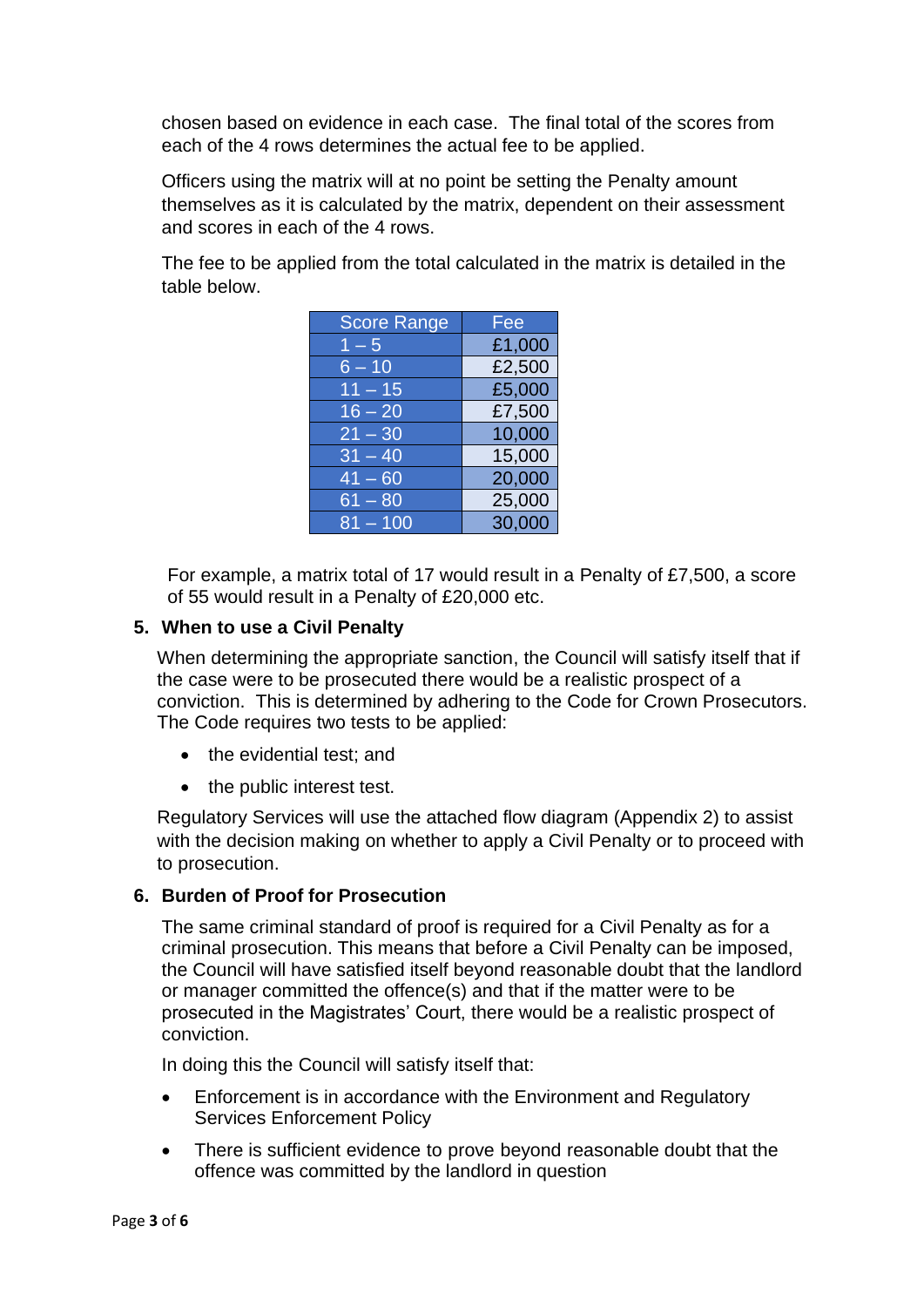- The public interest is properly served by imposing a Civil Penalty
- Evidence has been reviewed by a senior manager and where required legal services.

## **7. The Totality Principle**

Where a landlord has committed multiple offences, and a Civil Penalty could be imposed for each one, consideration will be given to whether it is just and proportionate to impose a Penalty for each offence. Where there are multiple similar offences, or offences which arose from the same incident consideration will be given to whether it would be more appropriate only to impose Penalties for the more serious offences being considered and to prevent any doublecounting. Only one Penalty can be imposed in respect of the same offence.

Having regard to the above considerations, a decision will be made about whether a Civil Penalty should be imposed for each offence and, if not, which offences should be pursued.

#### **8 Notice of Intent**

Before imposing a Civil Penalty, the Council will give notice of intention of the authority's proposal to do so.

The notice of intent will set out:

- The amount of the proposed financial Penalty
- The reasons for proposing to impose the Penalty
- Information about the right of the landlord to make representations.

#### **9. Representations**

Any landlord who is in receipt of a notice of intent has the right to make representations against that notice within 28 days of the date on which the notice was given. Representations can be against any part of the proposed course of action. All representations from landlords will be considered by the local authority and responded to.

Where a landlord challenges the amount of the Civil Penalty, it will be for the landlord to provide documentary evidence (e.g., tenancy agreements, rental income, etc) to show that the calculation of the Penalty amount is incorrect. Where there is no such supporting evidence provided, the representation against the amount will not be accepted.

Written responses will be provided to all representations made by the recipients of a notice of intent. No other parties have an automatic right to make representations but if any are received, they will be considered on a case-by-case basis and responded to where the Council considers it necessary.

#### **10. Final Notice**

Once the representation period has ended, the Council must decide, taking into consideration any representations that were made, whether to impose a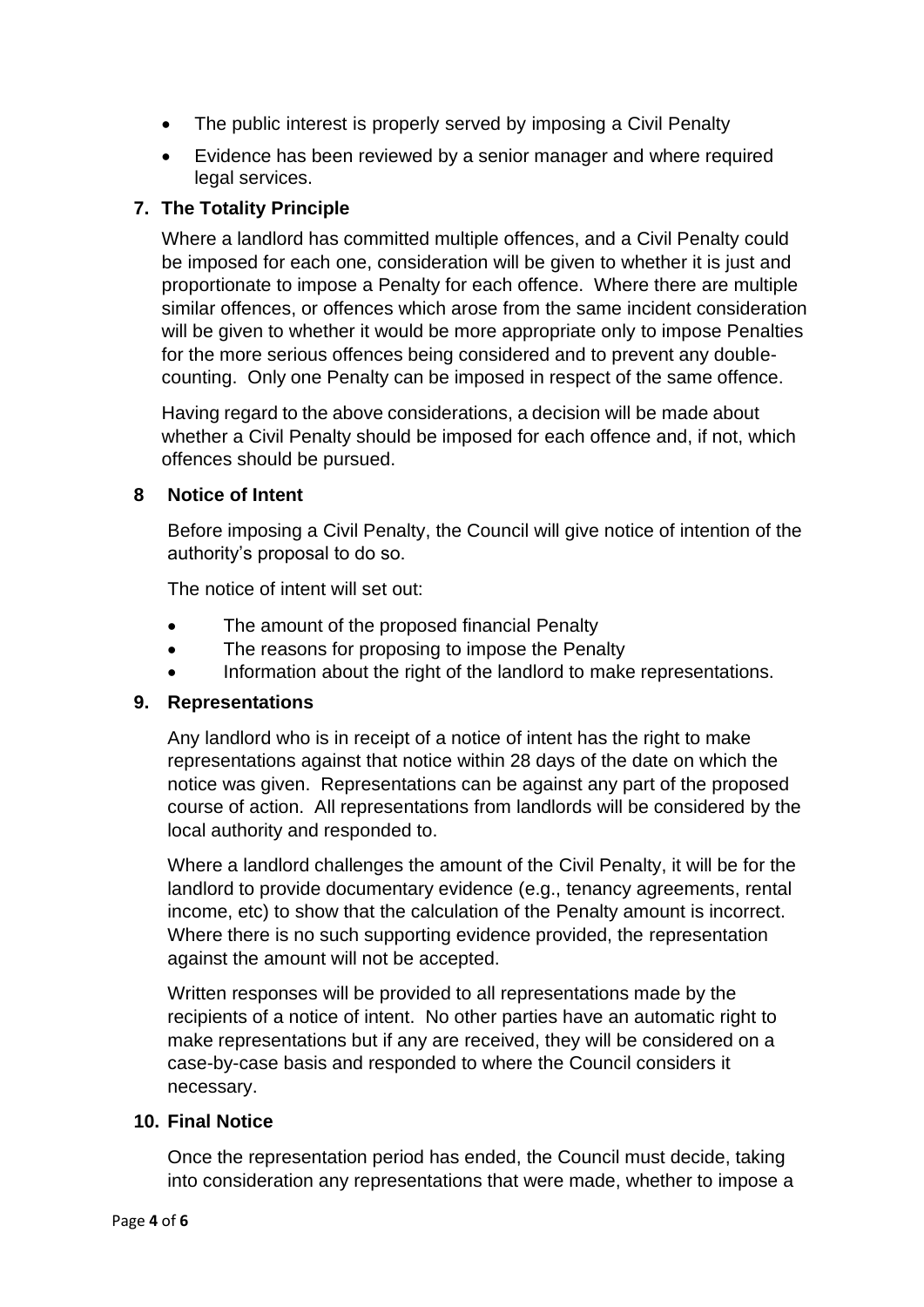Civil Penalty and the final Penalty fee. This can be a lower amount that was proposed in the notice of intent, but it cannot be a greater amount.

The imposing of a Civil Penalty requires the service of a final notice, which must contain the following information:

- The amount of the financial Penalty
- The reasons for imposing the Penalty
- Information about how to pay the Penalty
- The period for payment of the Penalty (28 days)
- Information about the rights of appeal, and
- the consequences of failure to comply with the notice.

The period of payment for the Civil Penalty must be 28 days beginning with the day after that on which the final notice was given.

#### **11. Withdrawing or Amending Notices**

The Council may withdraw the notice of intent or a final notice or reduce the amount of Civil Penalty at any time. This is done by giving notice in writing to the person on whom the notice was served.

Where a Civil Penalty has been withdrawn, and there is a public interest in doing so, the Council can still pursue a prosecution against the landlord for the conduct for which the Penalty was originally imposed. Each case will be considered on a case-by-case basis.

#### **12. Appeals to the Tribunal**

If a Civil Penalty is imposed on a landlord or manager, that person can appeal to the First-tier Tribunal (Property Chamber) against the decision to impose a Penalty or the amount of the Penalty. The Tribunal has the power to confirm vary (increase or reduce) the size of the Penalty imposed by the Council, or to cancel the Civil Penalty. The Penalty can only be increased to the maximum of £30,000.

The appeal must be made to the First-tier Tribunal within 28 days of the date the final notice was issued. Where an appeal has been made, this suspends the Civil Penalty until the appeal is determined or withdrawn.

#### **13. Consequence of having a Civil Penalty imposed.**

Where two or more Civil Penalties are given to a person over a 12-month period the Council may include the person's details in the database of rogue landlords and property agents. The rogue landlord's database is viewable by local housing authorities to help them to target their enforcement activities. The person will be advised where this is the case as this may be used to determine whether they are a fit and proper person to be a licence holder.

Where a landlord or manager receives a Civil Penalty, this action can be considered when assessing whether they are a fit and proper person to be the